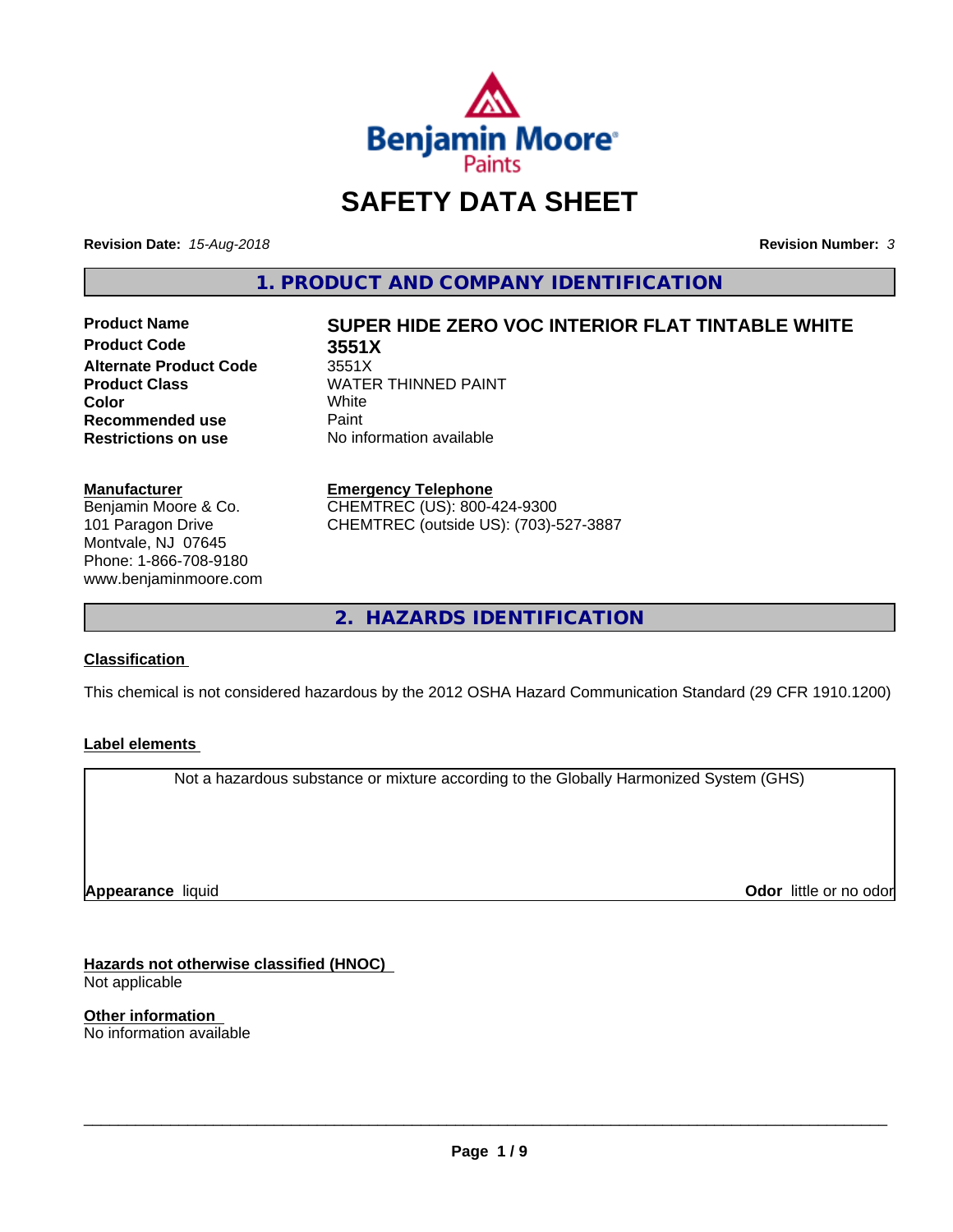### **3. COMPOSITION INFORMATION ON COMPONENTS**

\_\_\_\_\_\_\_\_\_\_\_\_\_\_\_\_\_\_\_\_\_\_\_\_\_\_\_\_\_\_\_\_\_\_\_\_\_\_\_\_\_\_\_\_\_\_\_\_\_\_\_\_\_\_\_\_\_\_\_\_\_\_\_\_\_\_\_\_\_\_\_\_\_\_\_\_\_\_\_\_\_\_\_\_\_\_\_\_\_\_\_\_\_

| <b>Chemical name</b> | <b>CAS No.</b> | Weight-% |
|----------------------|----------------|----------|
| Limestone            | 1317-65-3      | ~~<br>20 |
| Titanium dioxide     | 13463-67-7     | ~        |
| Diatomaceous earth   | 61790-53-2     |          |

|                                                  | 4. FIRST AID MEASURES                                                                                    |
|--------------------------------------------------|----------------------------------------------------------------------------------------------------------|
| <b>General Advice</b>                            | No hazards which require special first aid measures.                                                     |
| <b>Eye Contact</b>                               | Rinse thoroughly with plenty of water for at least 15 minutes and consult a<br>physician.                |
| <b>Skin Contact</b>                              | Wash off immediately with soap and plenty of water while removing all<br>contaminated clothes and shoes. |
| <b>Inhalation</b>                                | Move to fresh air. If symptoms persist, call a physician.                                                |
| Ingestion                                        | Clean mouth with water and afterwards drink plenty of water. Consult a physician<br>if necessary.        |
| <b>Most Important</b><br><b>Symptoms/Effects</b> | None known.                                                                                              |
| <b>Notes To Physician</b>                        | Treat symptomatically.                                                                                   |

**5. FIRE-FIGHTING MEASURES**

| <b>Suitable Extinguishing Media</b>                                              | Use extinguishing measures that are appropriate to local<br>circumstances and the surrounding environment.                                   |
|----------------------------------------------------------------------------------|----------------------------------------------------------------------------------------------------------------------------------------------|
| <b>Protective Equipment And Precautions For</b><br><b>Firefighters</b>           | As in any fire, wear self-contained breathing apparatus<br>pressure-demand, MSHA/NIOSH (approved or equivalent)<br>and full protective gear. |
| <b>Specific Hazards Arising From The Chemical</b>                                | Closed containers may rupture if exposed to fire or<br>extreme heat.                                                                         |
| <b>Sensitivity To Mechanical Impact</b>                                          | No.                                                                                                                                          |
| <b>Sensitivity To Static Discharge</b>                                           | No.                                                                                                                                          |
| <b>Flash Point Data</b><br>Flash Point (°F)<br>Flash Point (°C)<br><b>Method</b> | Not applicable<br>Not applicable<br>Not applicable                                                                                           |
| <b>Flammability Limits In Air</b>                                                |                                                                                                                                              |
| Lower flammability limit:                                                        | Not applicable                                                                                                                               |
|                                                                                  |                                                                                                                                              |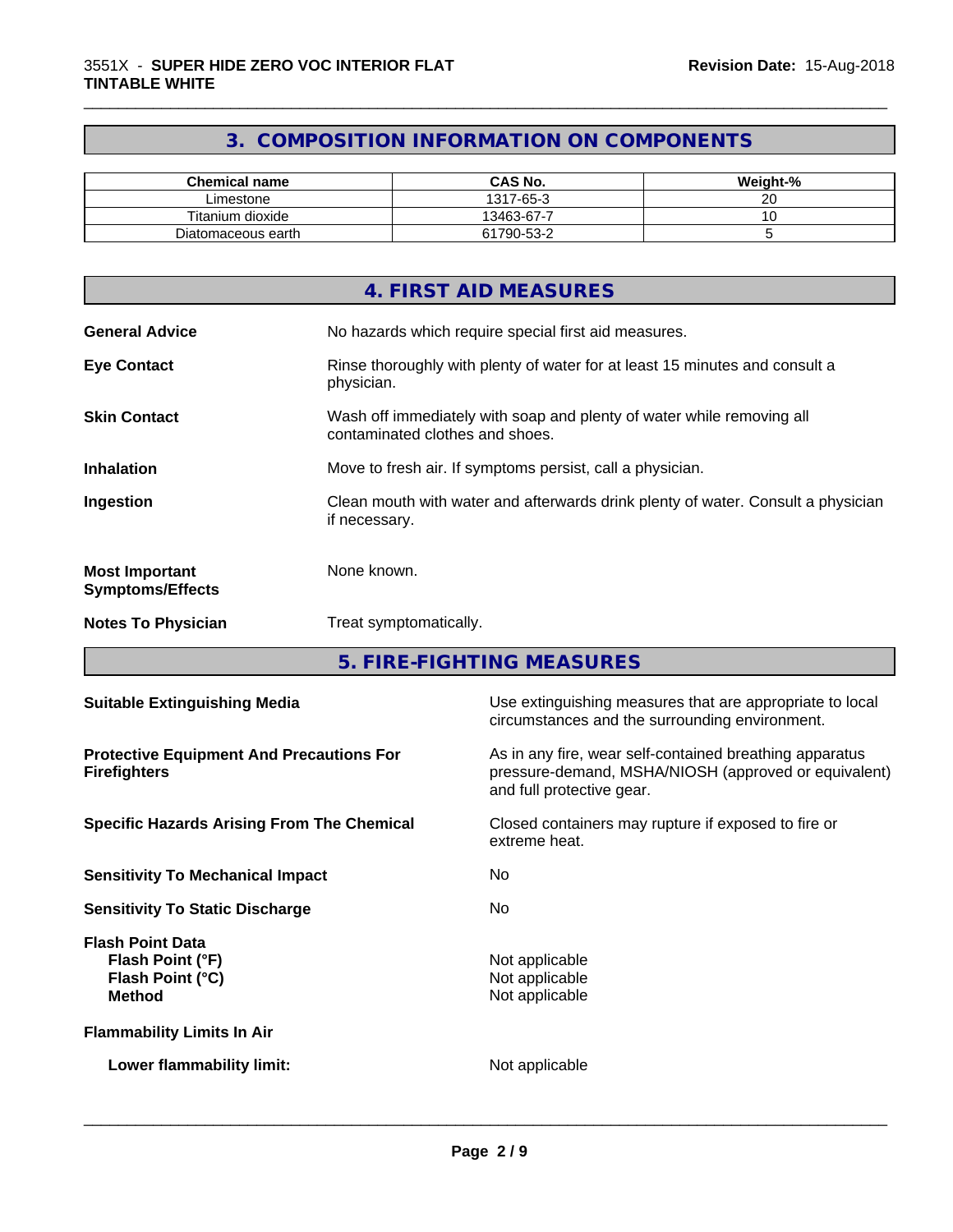#### **Upper flammability limit:** Not applicable

\_\_\_\_\_\_\_\_\_\_\_\_\_\_\_\_\_\_\_\_\_\_\_\_\_\_\_\_\_\_\_\_\_\_\_\_\_\_\_\_\_\_\_\_\_\_\_\_\_\_\_\_\_\_\_\_\_\_\_\_\_\_\_\_\_\_\_\_\_\_\_\_\_\_\_\_\_\_\_\_\_\_\_\_\_\_\_\_\_\_\_\_\_

| NFPA            | Health: | <b>Flammability: 0</b> | <b>Instability: 0</b> | <b>Special: Not Applicable</b> |  |
|-----------------|---------|------------------------|-----------------------|--------------------------------|--|
| <b>NIMA I</b> I |         |                        |                       |                                |  |

#### **NFPA Legend**

- 0 Not Hazardous
- 1 Slightly
- 2 Moderate
- 3 High
- 4 Severe

*The ratings assigned are only suggested ratings, the contractor/employer has ultimate responsibilities for NFPA ratings where this system is used.*

*Additional information regarding the NFPA rating system is available from the National Fire Protection Agency (NFPA) at www.nfpa.org.*

#### **6. ACCIDENTAL RELEASE MEASURES**

| <b>Personal Precautions</b><br>Avoid contact with skin, eyes and clothing. Ensure adequate ventilation.                                |                                                                                                                                                                                  |  |
|----------------------------------------------------------------------------------------------------------------------------------------|----------------------------------------------------------------------------------------------------------------------------------------------------------------------------------|--|
| <b>Other Information</b>                                                                                                               | Prevent further leakage or spillage if safe to do so.                                                                                                                            |  |
| See Section 12 for additional Ecological Information.<br><b>Environmental precautions</b>                                              |                                                                                                                                                                                  |  |
| Soak up with inert absorbent material. Sweep up and shovel into suitable<br><b>Methods for Cleaning Up</b><br>containers for disposal. |                                                                                                                                                                                  |  |
|                                                                                                                                        | 7. HANDLING AND STORAGE                                                                                                                                                          |  |
| <b>Handling</b>                                                                                                                        | Avoid contact with skin, eyes and clothing. Avoid breathing vapors, spray mists or<br>sanding dust. In case of insufficient ventilation, wear suitable respiratory<br>equipment. |  |
| <b>Storage</b>                                                                                                                         | Keep container tightly closed. Keep out of the reach of children.                                                                                                                |  |

**Incompatible Materials** No information available

## **8. EXPOSURE CONTROLS/PERSONAL PROTECTION**

#### **Exposure Limits**

| Chemical name      | <b>ACGIH TLV</b>  | <b>OSHA PEL</b>            |
|--------------------|-------------------|----------------------------|
| Limestone          | N/E               | 15 mg/m <sup>3</sup> - TWA |
|                    |                   | $5 \text{ mg/m}^3$ - TWA   |
| Titanium dioxide   | 10 mg/m $3$ - TWA | 15 mg/m $3$ - TWA          |
| Diatomaceous earth | N/E               |                            |
|                    |                   | 20 mppcf - TWA             |

#### **Legend**

ACGIH - American Conference of Governmental Industrial Hygienists Exposure Limits OSHA - Occupational Safety & Health Administration Exposure Limits N/E - Not Established

**Engineering Measures** Ensure adequate ventilation, especially in confined areas.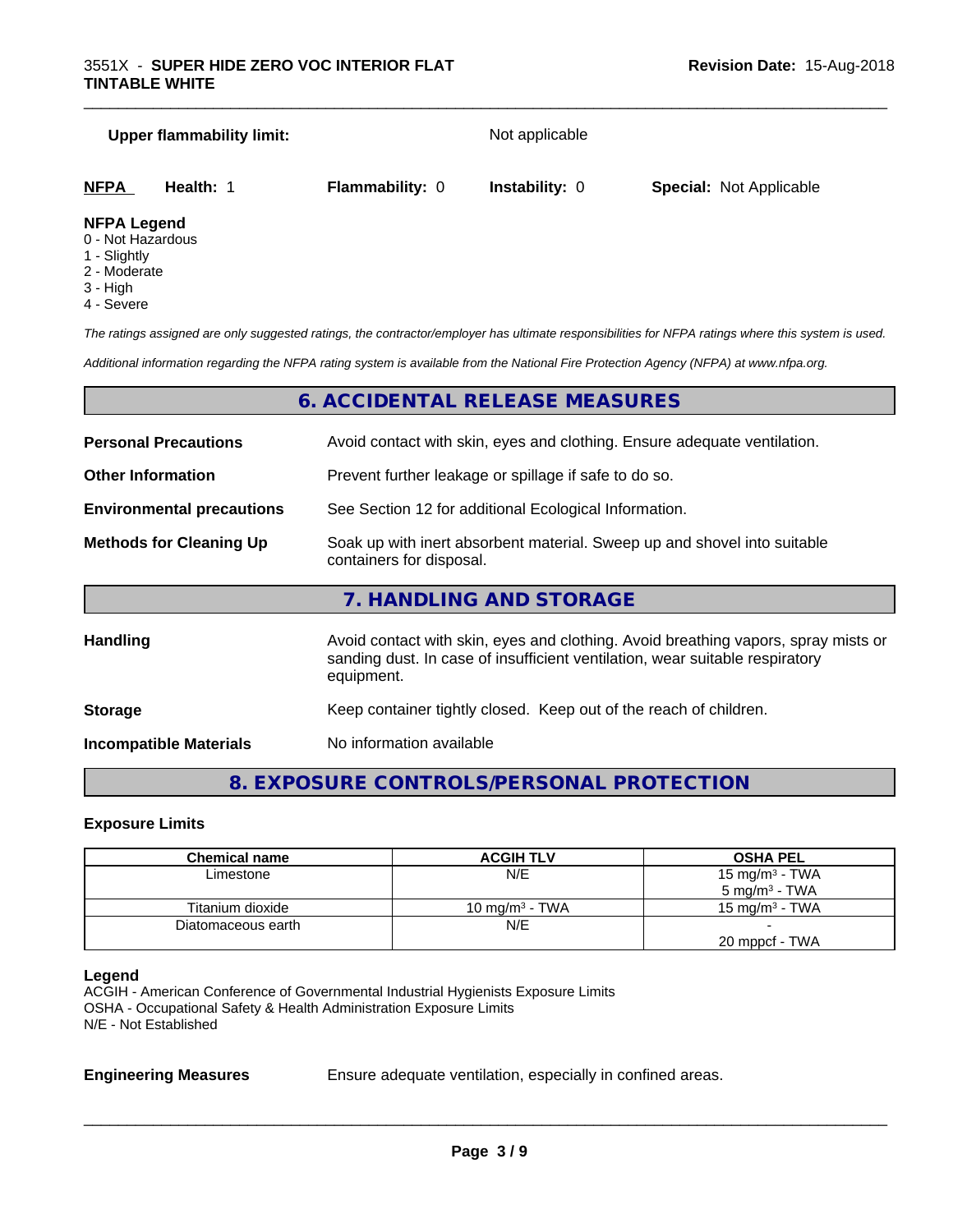| <b>Personal Protective Equipment</b> |                                                                                                                                     |
|--------------------------------------|-------------------------------------------------------------------------------------------------------------------------------------|
| <b>Eye/Face Protection</b>           | Safety glasses with side-shields.                                                                                                   |
| <b>Skin Protection</b>               | Protective gloves and impervious clothing.                                                                                          |
| <b>Respiratory Protection</b>        | In case of insufficient ventilation wear suitable respiratory equipment.                                                            |
| <b>Hygiene Measures</b>              | Avoid contact with skin, eyes and clothing. Remove and wash contaminated<br>clothing before re-use. Wash thoroughly after handling. |

#### **9. PHYSICAL AND CHEMICAL PROPERTIES**

**Appearance** liquid **Odor** little or no odor **Odor Threshold**<br> **Density (Ibs/gal)**<br> **Density (Ibs/gal)**<br> **No information available**<br>
11.05 - 11.15 **Density (Ibs/gal) Specific Gravity** 1.32 - 1.34 **pH pH**  $\blacksquare$ **Viscosity (cps)** <br> **Viscosity (cps)** No information available<br>
No information available<br>
No information available **Solubility(ies)**<br> **No** information available<br> **Water solubility**<br> **Water solubility Evaporation Rate No information available No information available Vapor pressure @20 °C (kPa)** No information available **Vapor density**<br> **Vapor density**<br> **With % Solids**<br>
With % Solids
2018 Wt. % Solids **Vol. % Solids** 25 - 35 **Wt. % Volatiles** 45 - 55 **Vol. % Volatiles** 65 - 75<br> **VOC Regulatory Limit (g/L)** 65 - 75 **VOC** Regulatory Limit (g/L) **Boiling Point (°F)** 212 **Boiling Point**  $(^{\circ}C)$  100 **Freezing Point (°F)** 32 **Freezing Point (°C)** 0 **Flash Point (°F)**<br> **Flash Point (°C)**<br> **Flash Point (°C)**<br> **C Flash Point (°C) Method** Not applicable Not applicable **Flammability (solid, gas)**<br> **Upper flammability limit:**<br>
Upper flammability limit:<br>  $\begin{array}{ccc}\n\bullet & \bullet & \bullet \\
\bullet & \bullet & \bullet\n\end{array}$ **Upper flammability limit: Lower flammability limit:** Not applicable **Autoignition Temperature (°F)** No information available **Autoignition Temperature (°C)** No information available **Decomposition Temperature (°F)** No information available<br> **Decomposition Temperature (°C)** No information available **Decomposition Temperature (°C)**<br>Partition coefficient

**No information available No information available** 

\_\_\_\_\_\_\_\_\_\_\_\_\_\_\_\_\_\_\_\_\_\_\_\_\_\_\_\_\_\_\_\_\_\_\_\_\_\_\_\_\_\_\_\_\_\_\_\_\_\_\_\_\_\_\_\_\_\_\_\_\_\_\_\_\_\_\_\_\_\_\_\_\_\_\_\_\_\_\_\_\_\_\_\_\_\_\_\_\_\_\_\_\_

#### **10. STABILITY AND REACTIVITY**

| Reactivity          |  |  |
|---------------------|--|--|
| Chemical Stability  |  |  |
| Conditions to avoid |  |  |

**Not Applicable** 

Stable under normal conditions.

**Prevent from freezing.**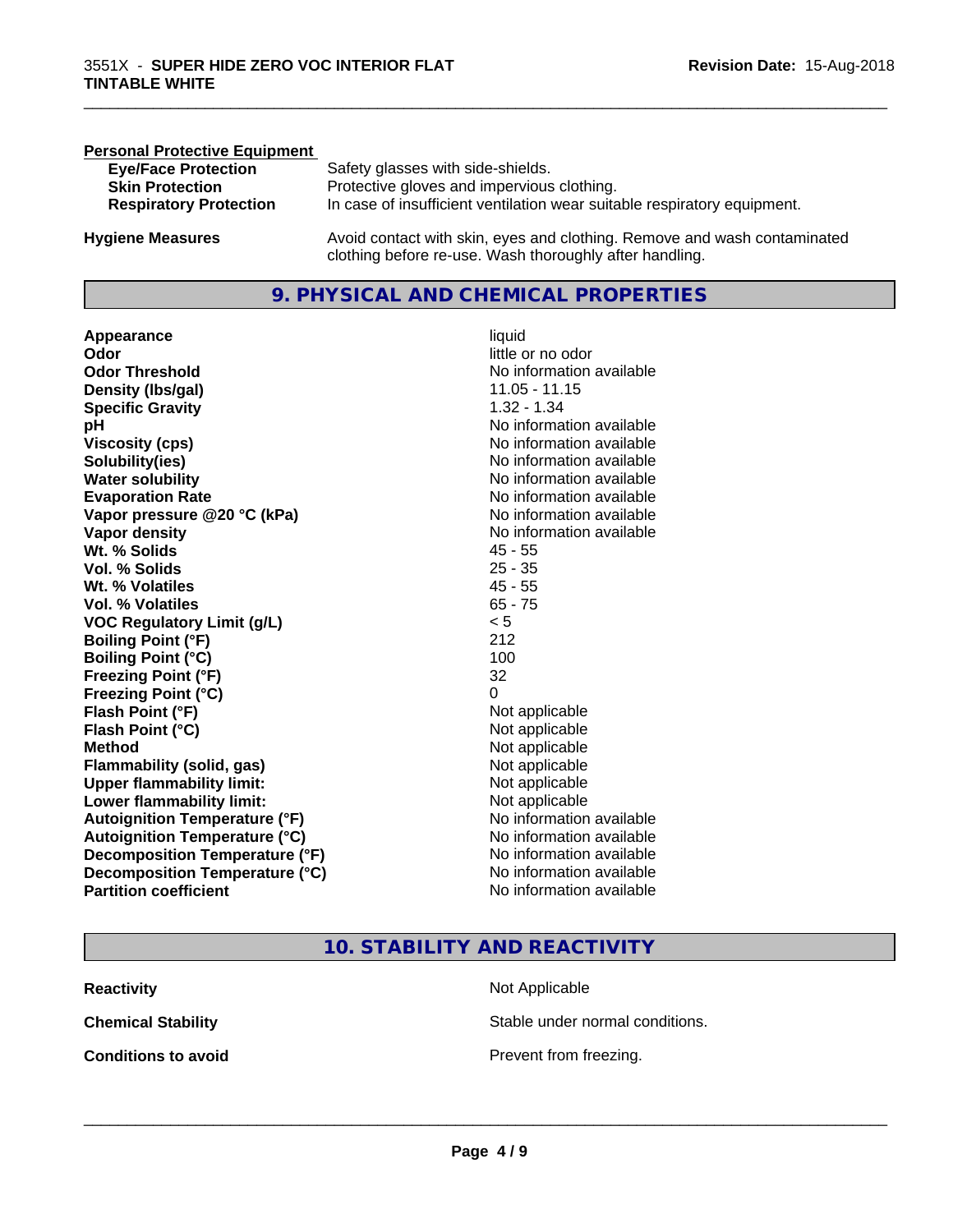| <b>Incompatible Materials</b>                                                                                                                                                                                                                                                                                                                                                         | No materials to be especially mentioned.                                                                                                                                                                                                                                                                                                                                                                                                                                                                                                                                         |
|---------------------------------------------------------------------------------------------------------------------------------------------------------------------------------------------------------------------------------------------------------------------------------------------------------------------------------------------------------------------------------------|----------------------------------------------------------------------------------------------------------------------------------------------------------------------------------------------------------------------------------------------------------------------------------------------------------------------------------------------------------------------------------------------------------------------------------------------------------------------------------------------------------------------------------------------------------------------------------|
| <b>Hazardous Decomposition Products</b>                                                                                                                                                                                                                                                                                                                                               | None under normal use.                                                                                                                                                                                                                                                                                                                                                                                                                                                                                                                                                           |
| <b>Possibility of hazardous reactions</b>                                                                                                                                                                                                                                                                                                                                             | None under normal conditions of use.                                                                                                                                                                                                                                                                                                                                                                                                                                                                                                                                             |
|                                                                                                                                                                                                                                                                                                                                                                                       | 11. TOXICOLOGICAL INFORMATION                                                                                                                                                                                                                                                                                                                                                                                                                                                                                                                                                    |
| <b>Product Information</b>                                                                                                                                                                                                                                                                                                                                                            |                                                                                                                                                                                                                                                                                                                                                                                                                                                                                                                                                                                  |
| Information on likely routes of exposure                                                                                                                                                                                                                                                                                                                                              |                                                                                                                                                                                                                                                                                                                                                                                                                                                                                                                                                                                  |
| <b>Principal Routes of Exposure</b>                                                                                                                                                                                                                                                                                                                                                   | Eye contact, skin contact and inhalation.                                                                                                                                                                                                                                                                                                                                                                                                                                                                                                                                        |
| <b>Acute Toxicity</b>                                                                                                                                                                                                                                                                                                                                                                 |                                                                                                                                                                                                                                                                                                                                                                                                                                                                                                                                                                                  |
| <b>Product Information</b>                                                                                                                                                                                                                                                                                                                                                            | No information available                                                                                                                                                                                                                                                                                                                                                                                                                                                                                                                                                         |
|                                                                                                                                                                                                                                                                                                                                                                                       | Symptoms related to the physical, chemical and toxicological characteristics                                                                                                                                                                                                                                                                                                                                                                                                                                                                                                     |
| <b>Symptoms</b>                                                                                                                                                                                                                                                                                                                                                                       | No information available                                                                                                                                                                                                                                                                                                                                                                                                                                                                                                                                                         |
|                                                                                                                                                                                                                                                                                                                                                                                       | Delayed and immediate effects as well as chronic effects from short and long-term exposure                                                                                                                                                                                                                                                                                                                                                                                                                                                                                       |
| Eye contact<br><b>Skin contact</b><br><b>Inhalation</b><br>Ingestion<br><b>Sensitization</b><br><b>Neurological Effects</b><br><b>Mutagenic Effects</b><br><b>Reproductive Effects</b><br><b>Developmental Effects</b><br><b>Target organ effects</b><br><b>STOT - single exposure</b><br><b>STOT - repeated exposure</b><br><b>Other adverse effects</b><br><b>Aspiration Hazard</b> | May cause slight irritation.<br>Substance may cause slight skin irritation. Prolonged or repeated contact may dry<br>skin and cause irritation.<br>May cause irritation of respiratory tract.<br>Ingestion may cause gastrointestinal irritation, nausea, vomiting and diarrhea.<br>No information available<br>No information available.<br>No information available.<br>No information available.<br>No information available.<br>No information available.<br>No information available.<br>No information available.<br>No information available.<br>No information available |
| <b>Numerical measures of toxicity</b>                                                                                                                                                                                                                                                                                                                                                 |                                                                                                                                                                                                                                                                                                                                                                                                                                                                                                                                                                                  |
|                                                                                                                                                                                                                                                                                                                                                                                       | The following values are calculated based on chapter 3.1 of the GHS document                                                                                                                                                                                                                                                                                                                                                                                                                                                                                                     |
| <b>ATEmix (oral)</b>                                                                                                                                                                                                                                                                                                                                                                  | 22495 mg/kg                                                                                                                                                                                                                                                                                                                                                                                                                                                                                                                                                                      |
|                                                                                                                                                                                                                                                                                                                                                                                       |                                                                                                                                                                                                                                                                                                                                                                                                                                                                                                                                                                                  |

#### **Component Information**

Titanium dioxide LD50 Oral: > 10000 mg/kg (Rat)

#### **Carcinogenicity**

*The information below indicateswhether each agency has listed any ingredient as a carcinogen:.*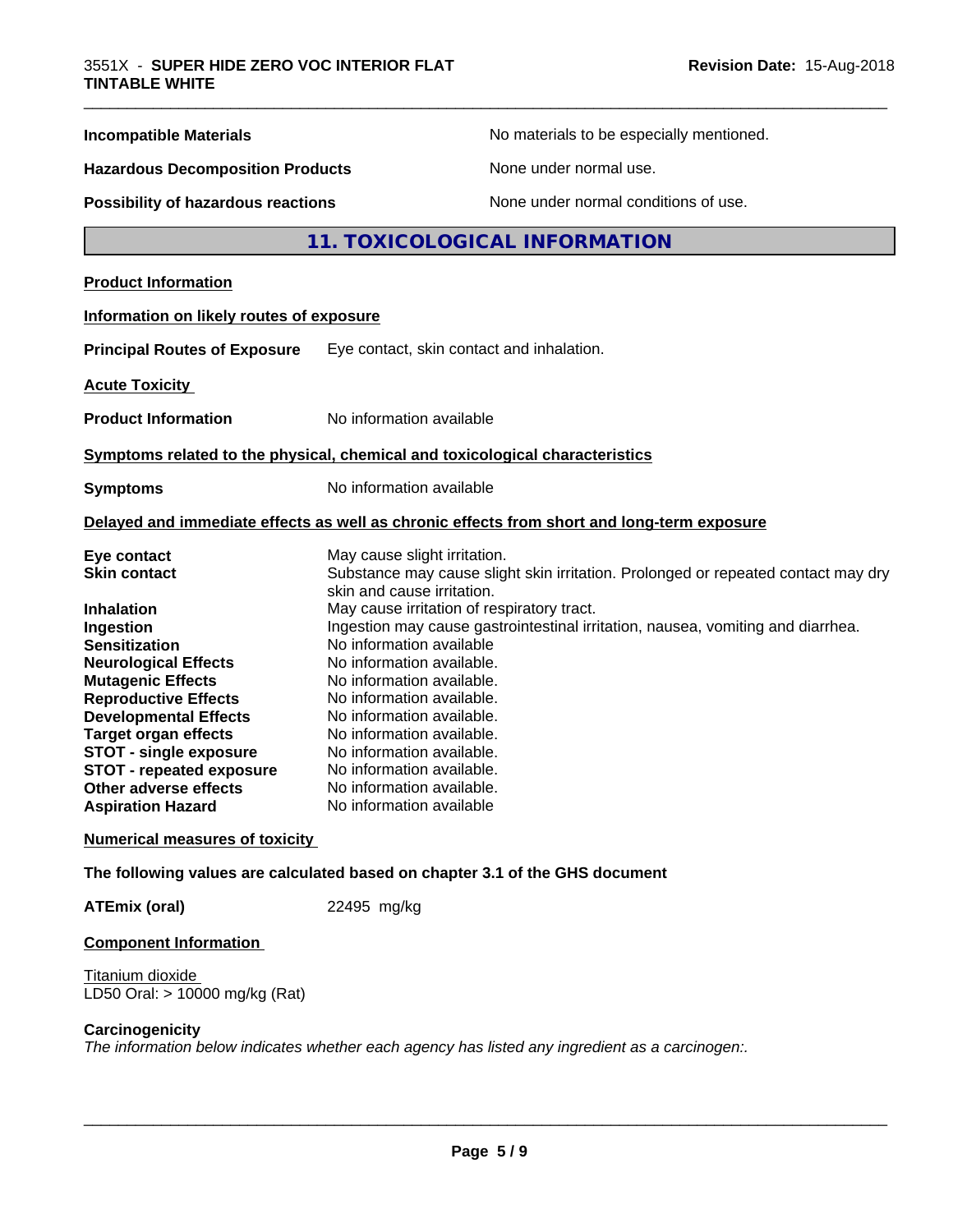#### 3551X - **SUPER HIDE ZERO VOC INTERIOR FLAT TINTABLE WHITE**

| <b>Chemical name</b>  | <b>IARC</b>                 | <b>NTP</b> | OSHA   |
|-----------------------|-----------------------------|------------|--------|
|                       | . .<br>2B<br>Possible Human |            | Listed |
| .<br>⊺itanium dioxide | Carcinogen                  |            |        |

\_\_\_\_\_\_\_\_\_\_\_\_\_\_\_\_\_\_\_\_\_\_\_\_\_\_\_\_\_\_\_\_\_\_\_\_\_\_\_\_\_\_\_\_\_\_\_\_\_\_\_\_\_\_\_\_\_\_\_\_\_\_\_\_\_\_\_\_\_\_\_\_\_\_\_\_\_\_\_\_\_\_\_\_\_\_\_\_\_\_\_\_\_

• Although IARC has classified titanium dioxide as possibly carcinogenic to humans (2B), their summary concludes: "No significant exposure to titanium dioxide is thought to occur during the use of products in which titanium dioxide is bound to other materials, such as paint."

#### **Legend**

IARC - International Agency for Research on Cancer NTP - National Toxicity Program OSHA - Occupational Safety & Health Administration

**12. ECOLOGICAL INFORMATION**

#### **Ecotoxicity Effects**

The environmental impact of this product has not been fully investigated.

#### **Product Information**

## **Acute Toxicity to Fish**

No information available

#### **Acute Toxicity to Aquatic Invertebrates**

No information available

#### **Acute Toxicity to Aquatic Plants**

No information available

#### **Persistence / Degradability**

No information available.

#### **Bioaccumulation**

No information available.

#### **Mobility in Environmental Media**

No information available.

#### **Ozone**

No information available

#### **Component Information**

#### **Acute Toxicity to Fish**

Titanium dioxide  $LC50:$  > 1000 mg/L (Fathead Minnow - 96 hr.)

#### **Acute Toxicity to Aquatic Invertebrates**

No information available

#### **Acute Toxicity to Aquatic Plants**

No information available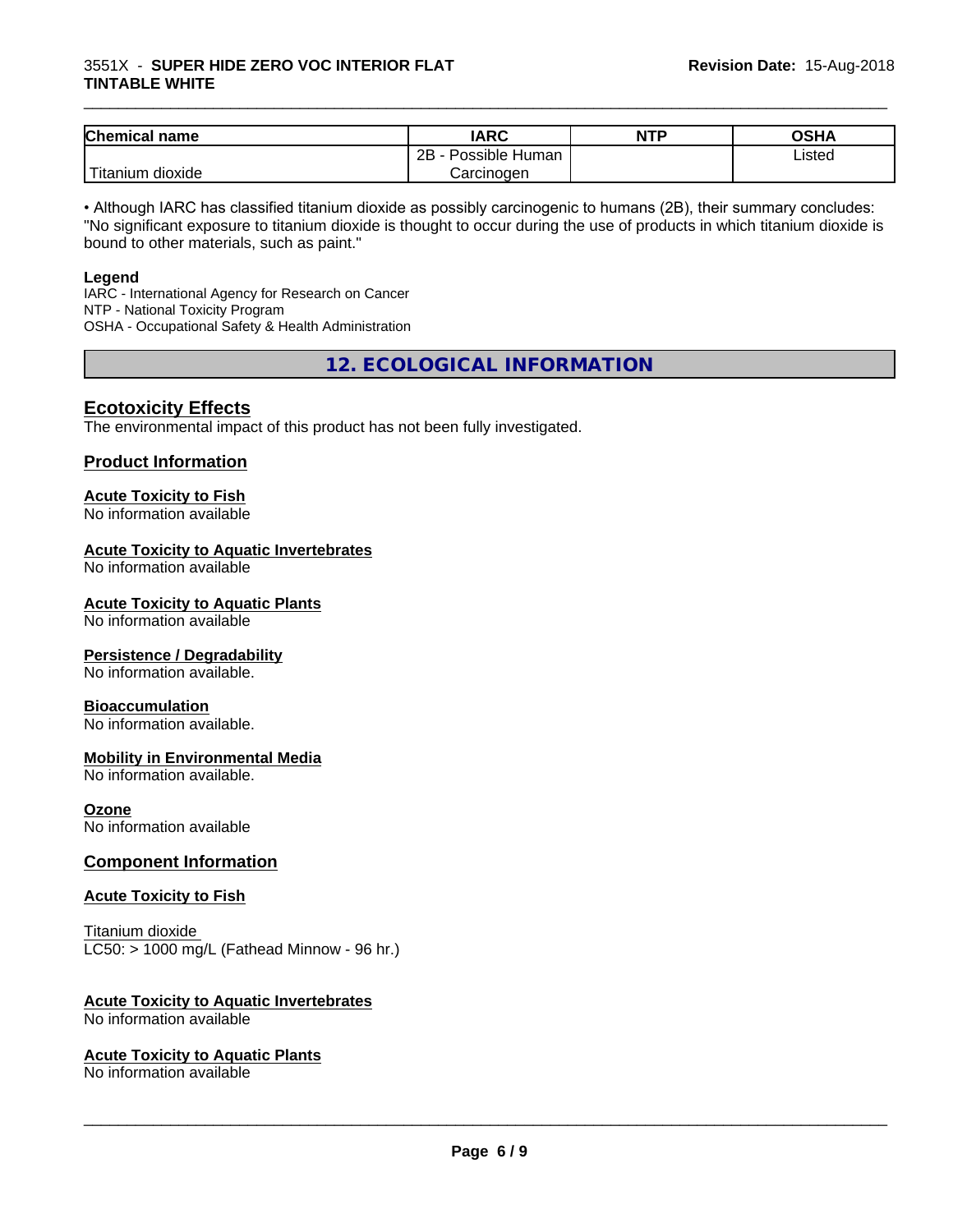|                              | 13. DISPOSAL CONSIDERATIONS                                                                                                                                                                                               |
|------------------------------|---------------------------------------------------------------------------------------------------------------------------------------------------------------------------------------------------------------------------|
| <b>Waste Disposal Method</b> | Dispose of in accordance with federal, state, and local regulations. Local<br>requirements may vary, consult your sanitation department or state-designated<br>environmental protection agency for more disposal options. |
|                              | 14. TRANSPORT INFORMATION                                                                                                                                                                                                 |
| <b>DOT</b>                   | Not regulated                                                                                                                                                                                                             |
| <b>ICAO/IATA</b>             | Not regulated                                                                                                                                                                                                             |
| <b>IMDG / IMO</b>            | Not regulated                                                                                                                                                                                                             |
|                              | <b>15. REGULATORY INFORMATION</b>                                                                                                                                                                                         |

\_\_\_\_\_\_\_\_\_\_\_\_\_\_\_\_\_\_\_\_\_\_\_\_\_\_\_\_\_\_\_\_\_\_\_\_\_\_\_\_\_\_\_\_\_\_\_\_\_\_\_\_\_\_\_\_\_\_\_\_\_\_\_\_\_\_\_\_\_\_\_\_\_\_\_\_\_\_\_\_\_\_\_\_\_\_\_\_\_\_\_\_\_

#### **International Inventories**

| <b>TSCA: United States</b> | Yes - All components are listed or exempt. |
|----------------------------|--------------------------------------------|
| <b>DSL: Canada</b>         | Yes - All components are listed or exempt. |

#### **Federal Regulations**

| SARA 311/312 hazardous categorization |    |  |
|---------------------------------------|----|--|
| Acute health hazard                   | Nο |  |
| Chronic Health Hazard                 | No |  |
| Fire hazard                           | No |  |
| Sudden release of pressure hazard     | No |  |
| Reactive Hazard                       | No |  |

#### **SARA 313**

Section 313 of Title III of the Superfund Amendments and Reauthorization Act of 1986 (SARA). This product contains a chemical or chemicals which are subject to the reporting requirements of the Act and Title 40 of the Code of Federal Regulations, Part 372:

*None*

#### **Clean Air Act,Section 112 Hazardous Air Pollutants (HAPs) (see 40 CFR 61)**

This product contains the following HAPs:

*None*

#### **US State Regulations**

#### **California Proposition 65**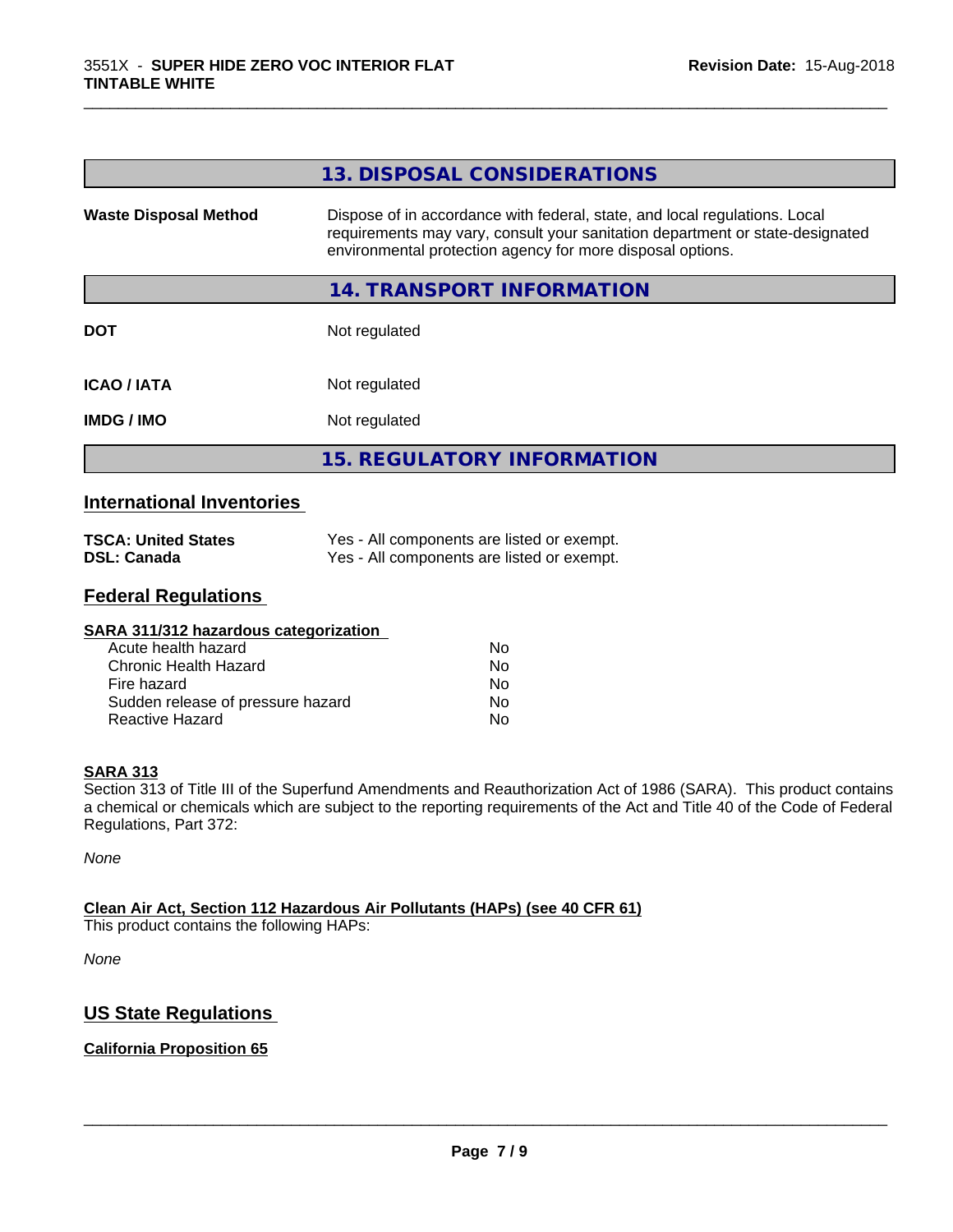## **A** WARNING: Cancer and Reproductive Harm– www.P65warnings.ca.gov

#### **State Right-to-Know**

| <b>Chemical name</b> | <b>Massachusetts</b> | <b>New Jersey</b> | Pennsylvania |
|----------------------|----------------------|-------------------|--------------|
| Limestone            |                      |                   |              |
| Titanium dioxide     |                      |                   |              |
| Diatomaceous earth   |                      |                   |              |

#### **Legend**

X - Listed

#### **16. OTHER INFORMATION**

**HMIS** - **Health:** 1 **Flammability:** 0 **Reactivity:** 0 **PPE:** -

#### **HMIS Legend**

- 0 Minimal Hazard
- 1 Slight Hazard
- 2 Moderate Hazard
- 3 Serious Hazard
- 4 Severe Hazard
- Chronic Hazard
- X Consult your supervisor or S.O.P. for "Special" handling instructions.

*Note: The PPE rating has intentionally been left blank. Choose appropriate PPE that will protect employees from the hazards the material will present under the actual normal conditions of use.*

*Caution: HMISÒ ratings are based on a 0-4 rating scale, with 0 representing minimal hazards or risks, and 4 representing significant hazards or risks. Although HMISÒ ratings are not required on MSDSs under 29 CFR 1910.1200, the preparer, has chosen to provide them. HMISÒ ratings are to be used only in conjunction with a fully implemented HMISÒ program by workers who have received appropriate HMISÒ training. HMISÒ is a registered trade and service mark of the NPCA. HMISÒ materials may be purchased exclusively from J. J. Keller (800) 327-6868.*

 **WARNING!** If you scrape, sand, or remove old paint, you may release lead dust. LEAD IS TOXIC. EXPOSURE TO LEAD DUST CAN CAUSE SERIOUS ILLNESS, SUCH AS BRAIN DAMAGE, ESPECIALLY IN CHILDREN. PREGNANT WOMEN SHOULD ALSO AVOID EXPOSURE.Wear a NIOSH approved respirator to control lead exposure. Clean up carefully with a HEPA vacuum and a wet mop. Before you start, find out how to protect yourself and your family by contacting the National Lead Information Hotline at 1-800-424-LEAD or log on to www.epa.gov/lead.

| <b>Prepared By</b>      | <b>Product Stewardship Department</b><br>Benjamin Moore & Co.<br>101 Paragon Drive<br>Montvale, NJ 07645<br>800-225-5554 |
|-------------------------|--------------------------------------------------------------------------------------------------------------------------|
| <b>Revision Date:</b>   | 15-Aug-2018                                                                                                              |
| <b>Revision Summary</b> | Not available                                                                                                            |

#### Disclaimer

The information contained herein is presented in good faith and believed to be accurate as of the effective date shown